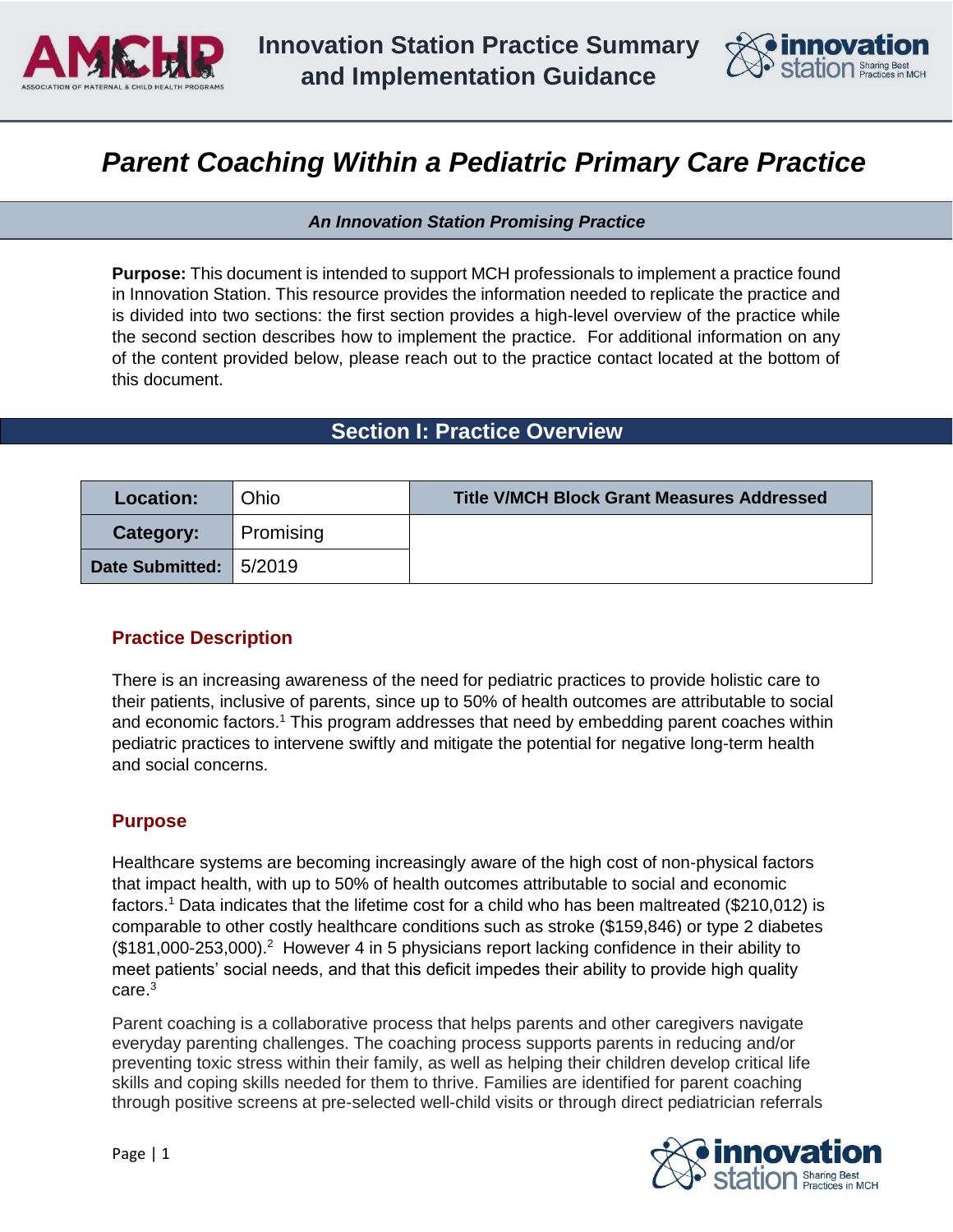as parenting issues arise during medical appointments. Co-location of the parent coach within the pediatric practice removes barriers to service activation and enables enhanced communication among pediatricians, medical office staff, and parent coaches.

Coaching engagements with parents typically range between two and six sessions; current program average is 2.86 sessions. The initial session is approximately 90 minutes, while followup sessions typically last 45 minutes to one hour. The primary reasons parents seek and/or are referred to coaching are for child behavioral issues, child emotion regulation, anxiety, school concerns, sleep issues, sibling rivalry and parental stress.

# **Practice Foundation**

Conceptually, coaching is rooted in the belief that all individuals have the capacity for change and that each individual is the expert on his or her life. As such, the parent coach serves as partner and guide to parents rather than provider of expert opinion and advice. The coach collaborates with parents to co-create solutions rather than simply provide parent education. In the course of their work, coaches display unconditional positive regard for their clients and ensure that all interactions are not only respectful but accepting and non-judgmental. More specifically, the parent coaching model is rooted in the Natural Strength Parenting™ framework and positive psychology coaching.

**Natural Strength ParentingTM** is a theoretical framework within which parent-child interventions are developed at Beech Acres Parenting Center. It is grounded in Social Cognitive Theory and Positive Psychology and developed through the lens of trauma informed care. Social Cognitive Theory constructs (e.g., reciprocal determinism, goal-setting and monitoring, self-efficacy), are used to initiate and maintain goal-directed behavior and form the basis for Natural Strength Parenting™ interventions. Techniques and strategies from Positive Psychology research (e.g., intentionality, mindfulness, strengths) address inherent limitations in purely social-cognitive interventions, incorporating techniques that enhance intrinsic motivation and facilitate positive emotional response and resonance. Trauma-informed care is applied with appropriate populations and individuals to ensure physical, psychological, and emotional safety, helping survivors rebuild a sense of control and empowerment.

Within the context of the Natural Strength Parenting™ framework, parent coaches use a structured protocol developed using evidence-based practices. Change is facilitated through a process of 1) envisioning the desired end result, 2) building on successes and strengths as the foundation for change, 3) providing parent education as appropriate, 4) collaboratively identifying daily actions that support progress, 5) ongoing monitoring and benchmarking progress, and 6) overcoming any barriers to change. When identified family concerns are beyond the bounds of coaching, parent coaches ensure appropriate referrals are made to address the social determinants of health, mental health issues, adverse childhood experiences (ACEs), trauma, toxic stress, and learning/educational concerns.

Screenings of adverse childhood experiences, the social determinants of health, and other risk factors are necessary to promoting the health of the population being served. Equally critical is the shared vision among pediatric practice staff of the importance of regular screenings, as well as comfort addressing identified concerns. Pediatricians are consequently trained in Motivational Interviewing as a modality for engaging parents in a dialogue around

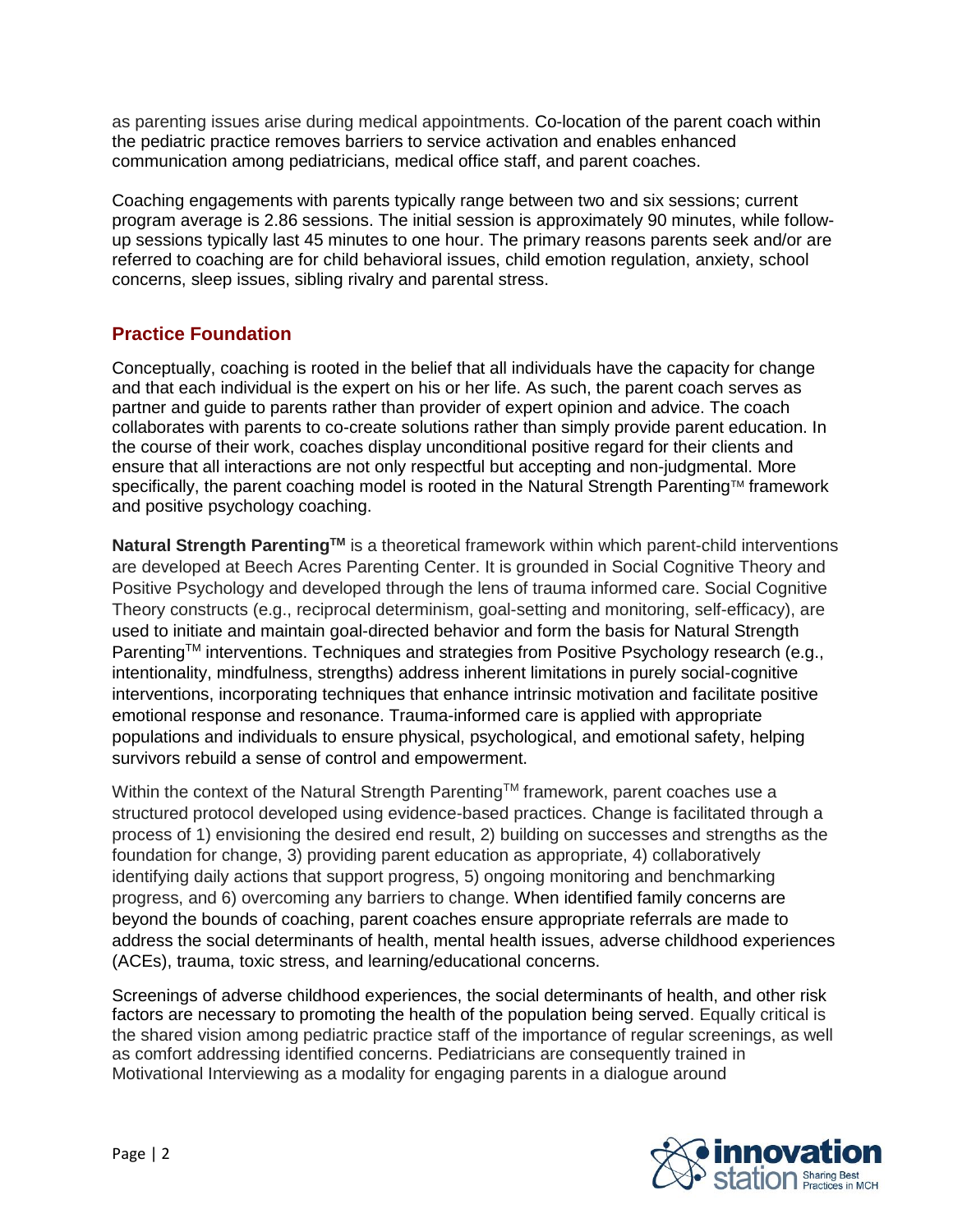social/emotional concerns and obtaining treatment for them. The key drivers necessary for successful integration into the pediatric practice are outlined [here.](http://www.amchp.org/programsandtopics/BestPractices/InnovationStation/Documents/Parent.Coaching.Pediatric.Practice.Drivers%20FINAL.pdf)

**Positive Psychology Coaching:** Coaching psychology has been defined as the enhancement of well-being and performance in personal life and work domains, underpinned by models of coaching grounded in the application of psychological and behavioral science into practice, and using the best up-to-date knowledge based on current research, theory and practice.<sup>6</sup> Metaanalytic studies<sup>7,8</sup> and systematic reviews<sup>9</sup> demonstrate that coaching is an effective intervention. The most common theoretical models reinforcing coaching psychology are cognitive behavioral coaching and positive psychology coaching.<sup>10</sup> Family coaching has recently emerged within the field of coaching psychology as a new and distinct intervention as it seeks to foster the achievement of family-identified goals through a process-driven relationship between a family and professional coach.

Positive Psychology coaching specifically marries the science of coaching psychology with the extensive research base of that exists on positive wellbeing and optimal human functioning in the positive psychology.<sup>6</sup> Positive Psychology research on childhood has focused on both school-based and family-based interventions. Evidence shows that school-based positive psychology programs are significantly related to improvements in child wellbeing, relationships and academic performance,<sup>11</sup> while school-based intervention for adolescents' also show significant decreases in general distress, anxiety and depression symptoms.<sup>11,12</sup> Positive parenting educational and group sessions have been shown to significantly improve parentreported and observed child behaviors, and parenting skills,<sup>13</sup> and strength-based parenting is positively associated with life satisfaction among family members.<sup>14</sup> Converging evidence indicates that interventions which successfully promote factors such as positive emotions, character strengths, and hope advance subjective well-being as well as decrease psychiatric symptoms in the general population of children and teens.<sup>11,12</sup>

# **Core Components**

Population-wide **screenings at identified well-child visits** (1 month, 15 months, 3 years, etc.) assess risk factors such as adverse childhood events (ACEs), food/financial insecurity, harsh discipline and parental stress. Families screening as "at risk" are identified for parent coaching, as are families who report parenting concerns at other pediatric appointments. Coaches repeatedly outreach to parents to **engage** them in coaching. The goal of coaching is to educate, empower and guide parents in creating their own solutions to parenting concerns, addressing risk factors and improving family functioning in order to support their children's development

The coaching process is focused on collaborative identification and attainment of the goals identified by parents at intake. Specific steps in the process include: **1) identify desired outcomes, 2) establish specific parenting vision/goals, 3) provide information/education key to obtaining desired change, 4) co-create an action plan for achieving parenting goals, 5) monitor and evaluate progress, and 6) modify action plans as needed**. The monitor-evaluate-modification steps of this process constitute a simple cycle of self-regulated behavior that is key in creating intentional behavior change<sup>4</sup> and resulting in sustained improvements in parent-child interactions.

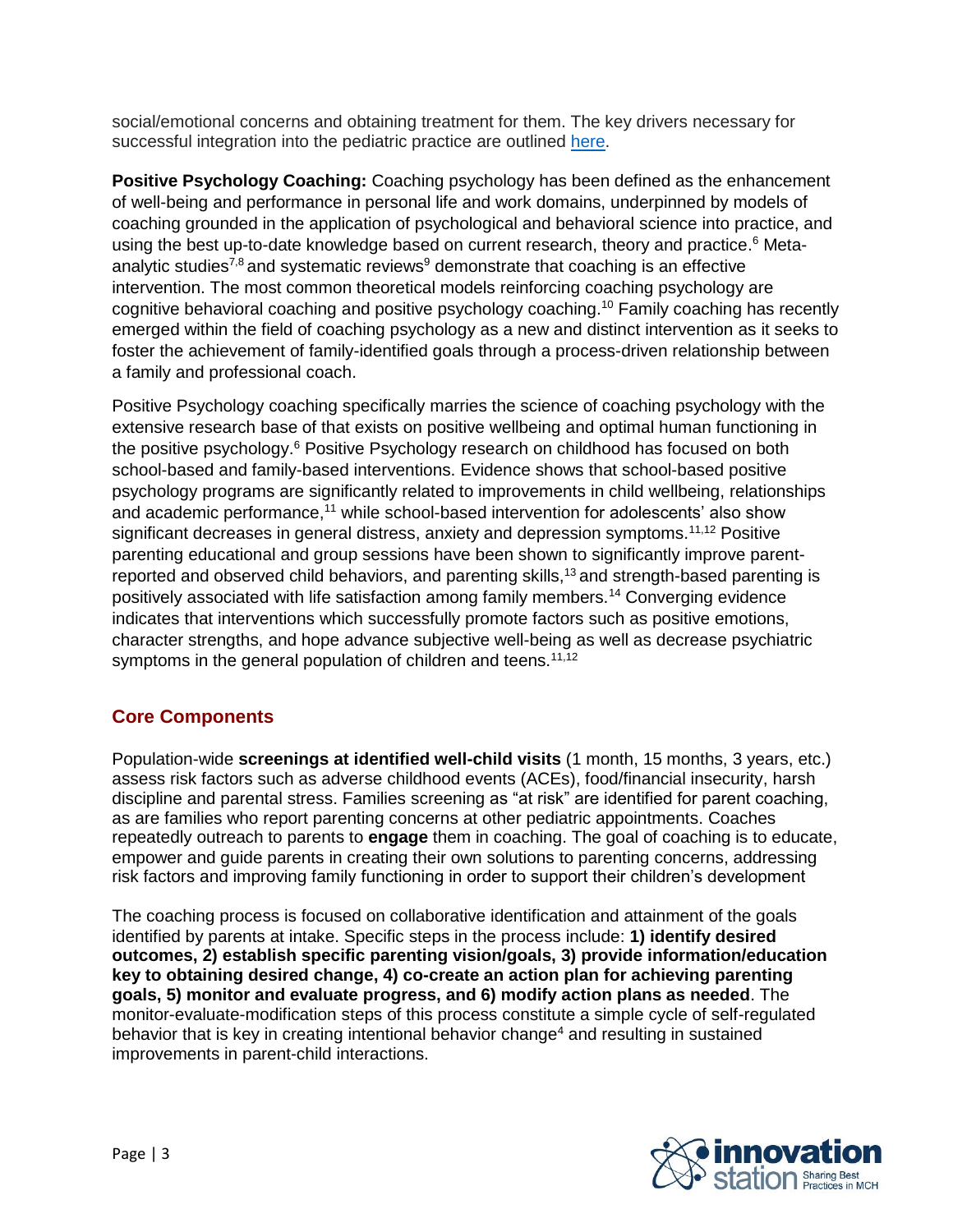# **Practice Activities**

| <b>Core Component</b>                                             | <b>Activities</b>                                                                                                                                    | <b>Operational Details</b>                                                                                                                                                              |  |  |
|-------------------------------------------------------------------|------------------------------------------------------------------------------------------------------------------------------------------------------|-----------------------------------------------------------------------------------------------------------------------------------------------------------------------------------------|--|--|
| <b>Screening</b>                                                  | Assess risk factors such as<br><b>Adverse Childhood Experiences</b><br>(ACEs), food/financial insecurity,<br>harsh discipline and parental<br>stress | Screenings conducted by medical staff at<br>specific well child visits (e.g., 1 month, 15<br>months, 3 years)                                                                           |  |  |
| <b>Referral</b>                                                   | <b>Refer to Parent Coaching</b>                                                                                                                      | Patients and families referred to parent<br>coaching based on routine screenings<br>that are deemed positive or when an<br>identified need arises during a patient visit<br>at any age. |  |  |
| <b>Coaching process:</b><br><b>Outcomes</b>                       | Outcome identification                                                                                                                               | Coaches receive referral information from<br>medical staff and general information<br>from parents regarding the identified need                                                        |  |  |
| <b>Coaching process:</b><br><b>Engagement</b>                     | <b>Connection with Parent Coach</b>                                                                                                                  | Coaches reach out to parents to<br>coordinate convenient meeting times and<br>locations. Virtual sessions are available.                                                                |  |  |
| Coaching process:<br><b>Vision/goals</b>                          | Establish parent vision/goals                                                                                                                        | Coaches elicit parents' specific goals or<br>vision of what they would like to achieve<br>via coaching.                                                                                 |  |  |
| <b>Coaching process:</b><br><b>Education</b>                      | Provide education                                                                                                                                    | Throughout the coaching process,<br>coaches provide the foundational<br>education needed for the family to<br>achieve their goals.                                                      |  |  |
| <b>Coaching process:</b><br><b>Action Plan</b>                    | Co-create action plan                                                                                                                                | Coaches partner with parents to identify<br>the concrete steps they will take to<br>achieve their goals.                                                                                |  |  |
| <b>Coaching process:</b><br><b>Monitor and</b><br><b>Evaluate</b> | Monitor and evaluate progress                                                                                                                        | Coaches partner with parents to<br>benchmark progress and overcome<br>identified barriers to achieving their goals.                                                                     |  |  |
| <b>Coaching process:</b><br><b>Modify Plan</b>                    | Modify plan as needed                                                                                                                                | Based on outputs of evaluation process,<br>coaches partner with parents to identify<br>alternate next steps to achieve goals.<br>Process repeated until goals are<br>achieved.          |  |  |

# **Evidence of Effectiveness (e.g. Evaluation Data***)*

#### **Evaluation Plan:**

**Response:** The evaluation plan for the parent coaching program includes processes for measuring programmatic outcomes, the quality of coach-parent interactions, and operational quality metrics (e.g., timeliness of scheduling, outreach).

Identification:

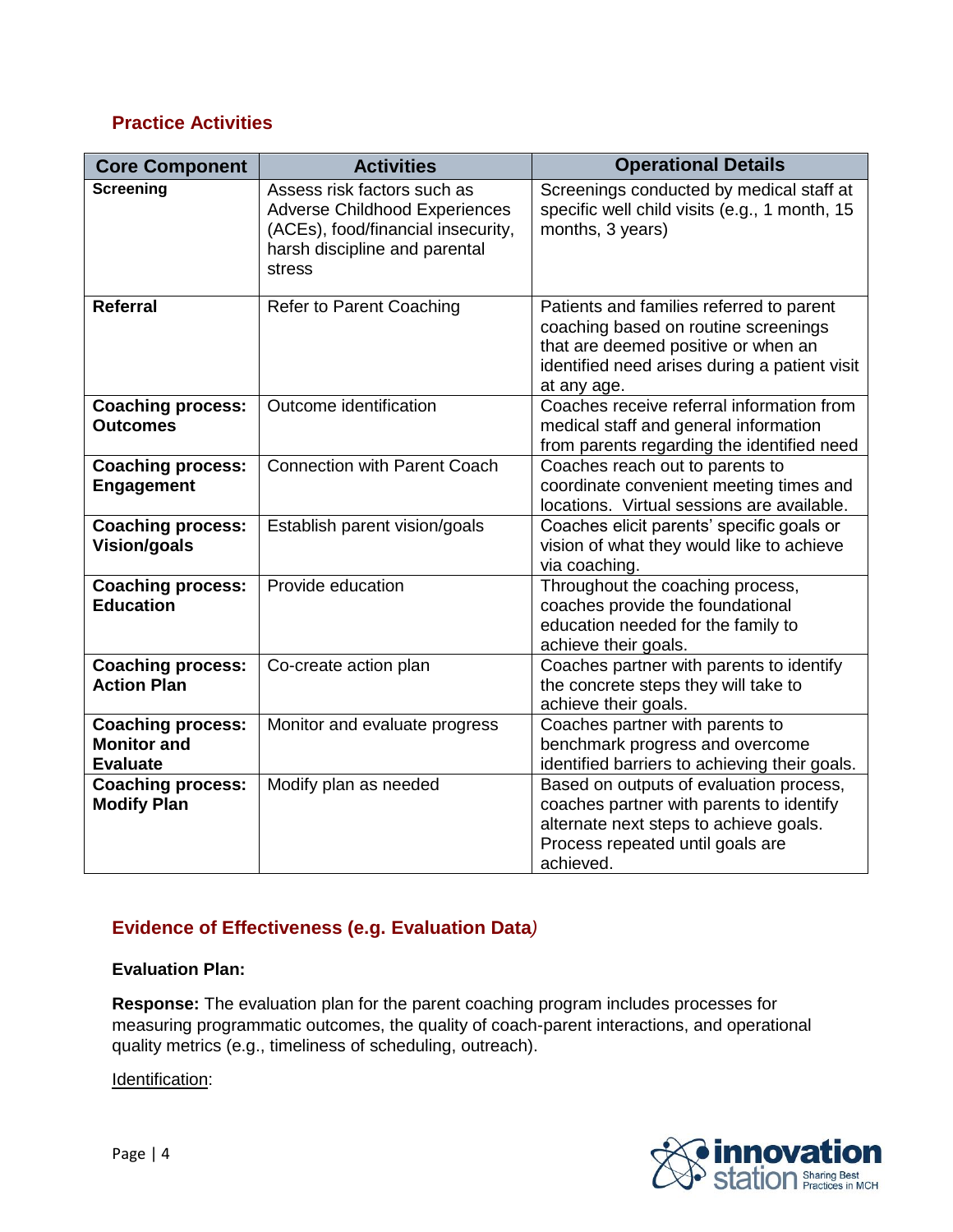At identified well-child visits, parents complete a parent questionnaire assessing the presence of parenting challenges, harsh discipline, parental depression, parental substance abuse, food/financial insecurity, and domestic violence. Parents reporting scores categorized as "atrisk" (score of one or greater) are referred by providers to parent coaching, as well as any other parents of patients who report parenting concerns during an office visit; those accepting the referral are contacted by a member of the coaching team and scheduled with a parent coach. See the Safe Environment for Every Kid (SEEK) Model for such an assessment tool: <https://www.seekwellbeing.org/>

#### Data Collection:

- **At intake**: parents complete basic demographic information, consent and client's rights documentation and four subscales of the Healthy Family Parenting Inventory (HFPI): Parenting Efficacy, Parent-Child Behavior, Role Satisfaction, and Personal Care. (Healthy Families Parenting Inventory: [http://lecroymilligan.com/pages/resources](http://lecroymilligan.com/pages/resources-hfpi.php)[hfpi.php\)](http://lecroymilligan.com/pages/resources-hfpi.php)
- **At session three:** parents again complete the four subscales of the HPFI.
- **At case closure**: parents are asked to complete an online satisfaction survey, sent via email. Those who did not complete three sessions (so did not complete the session three HFPI), are also asked to complete the four subscales of the HFPI.
- **Three months post case closure:** parents are requested to complete the four HFPI subscales via online survey.

#### Outcomes:

Primary outcomes for parent coaching are improvements in parental/family functioning as assessed by the HFPI, as well as reduction in risk factors as assessed by the Parenting Questionnaire.

#### Data analysis:

Evaluation of operational outputs, programmatic outcomes, and satisfaction data comprise the data analytic plan.

- **Monthly operational metrics**: total screens completed, total number/percent positive screens, top risk factors noted, number of referrals to parent coaches (including referral type and screening/non-screening referrals), number of referrals to external agencies, number/percent of those referred who engaged in parent coaching, average number of coaching sessions, and primary parent and/or child needs at time of referral.
- **Quarterly programmatic outcome metrics**: change in HFPI total and subscale scores, changes in Parent Questionnaire (% reduction in risk factors for total risk factors, parenting challenges, harsh punishment, parental depression, parental substance abuse, financial/food insecurity, and domestic violence.
- **Monthly customer satisfaction metrics**: net promoter score for parent coaching; net promoter score for physician/physician office; satisfaction with access to services (scheduling, timeliness, location), service needs met, quality of service, and competence of staff.

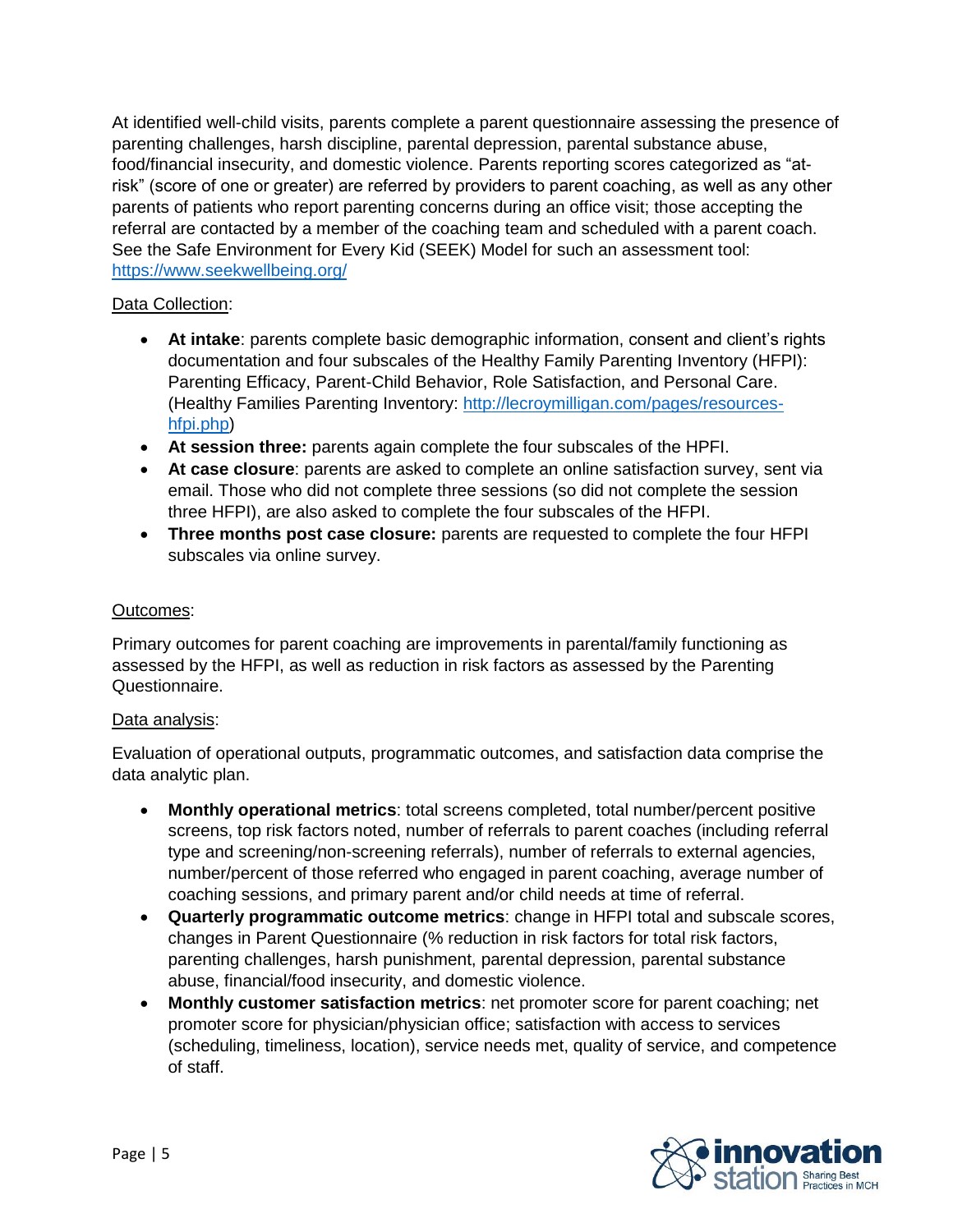#### **Results:**

All families referred to parent coaching are documented in our data system. We outreach to each family referred at least three times using multiple channels (phone, email, text), checking to ensure we have the correct contact information for parents to promote engagement. Approximately 50% of families referred to parent coaching engage in the program (i.e., meet for one or more coaching sessions).

Parent report via the Healthy Families Parenting Inventory (HFPI) and the Parent Questionnaire (PQ) indicate improvements in family functioning between intake and session three (or case closure if prior to session three), and between intake and three months following case closure. See documentation [linked here,](http://www.amchp.org/programsandtopics/BestPractices/InnovationStation/Documents/Parent.Coach.Pediatric.Practice.Outcomes.Summary.pdf) and described below, for detailed statistical information.

#### Healthy Families Parenting Inventory:

Between intake and session three/case closure:

- Scores on the HFPI ( $n= 246$ ), which measures a variety of protective factors, indicate significant improvements in Role Satisfaction (-5.68, p=0.001), Parent-Child Behavior (- 6.86, p<0.001), Parenting Efficacy (-7.67, p<.001), and Overall Score (7.53, p<0.001). See Table 1 in attached document.
- Among parents who reported elevated or "concerning" HFPI subscale scores at intake, the following reported scores within normal range by session three/case closure: Personal Care (33%), Role Satisfaction (43%), Parent-Child Behavior (36%), and Parenting Efficacy (40%). See Table 3 in attached document.

Between intake and session three months post case closure:

- Scores on the HFPI (n= 81) indicate significant improvements in Role Satisfaction (-3.70, p=0.001), Parent-Child Behavior (-4.90, p<0.001), Parenting Efficacy (-2.57, p=.012), and Overall Score (4.06, p<0.001). See Table 1 in attached document.
- Data on reduction in HFPI scores from "concerning" to within normal range is not reported for three months post case closure due to small sample size.

#### Parent Questionnaire:

- The average number of risks endorsed by parents on the PQ (n=233) fell from 1.5 at intake to 0.9 by session three/case closure (8.18, p<0.001). For those completing the survey at three months post case closure (n=55), average number of risks fell from 1.2 at intake to 0.8 at three months post case closure (2.50, p=0.015). See Table 2 in attached document.
- Among parents who reported specific risk factors at intake, the following reported no risk by session three/case closure: Parenting Challenges (45%), Harsh Discipline (71%), Food/Financial Insecurity (50%), Parental Depression (54%). See Table 3 in attached document. No such data is reported three months post case closure due to small sample size.

Evaluation outcomes and results are impacted in a number of ways.

• Because physicians and their staff are the primary referral vehicle to parent coaching, parent coaches and other program staff do not control how families are referred to us. Initial

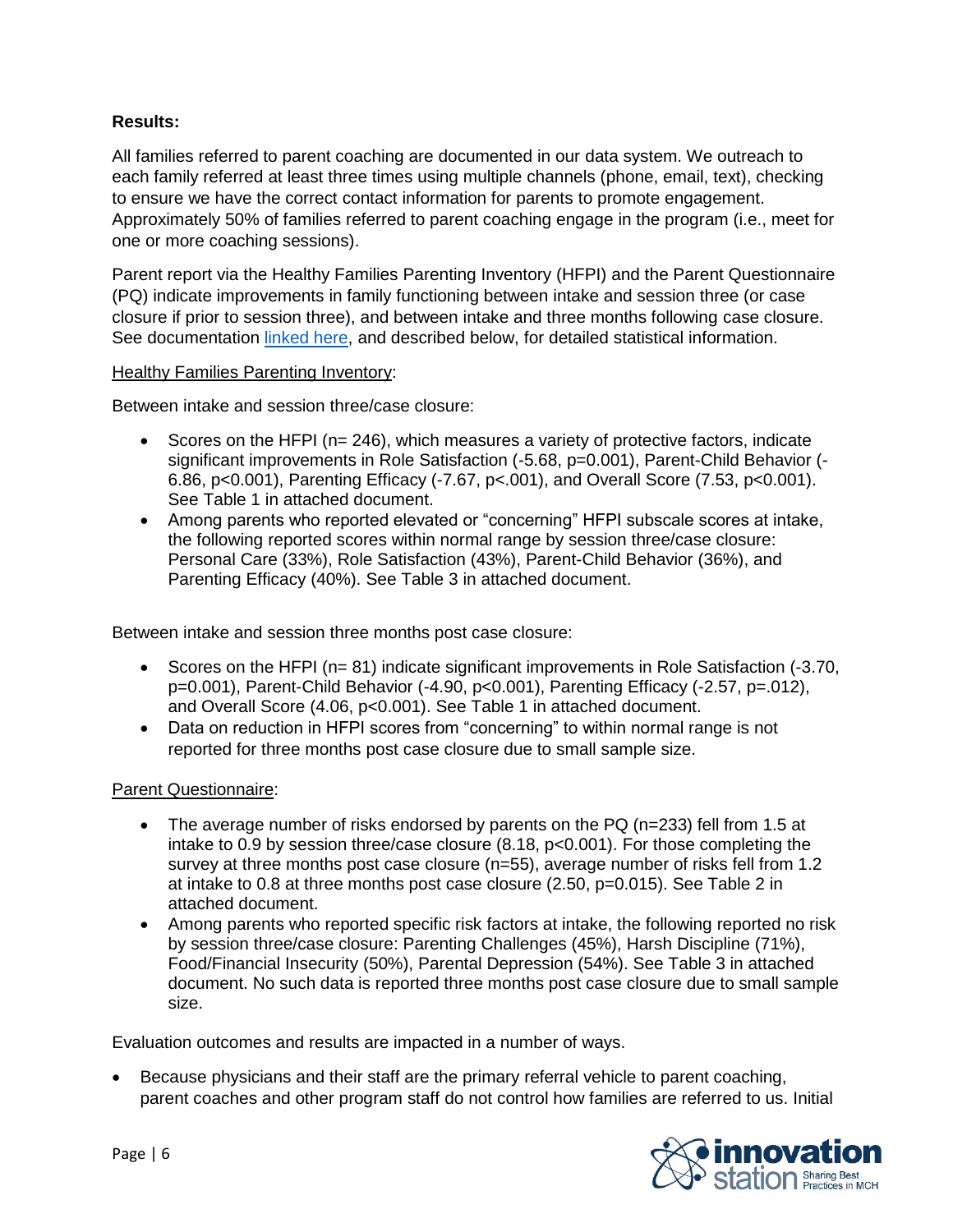and ongoing training and education for medical staff is conducted regarding the scope of appropriate referrals, how to describe parent coaching to parents, and Motivational Interviewing to overcome ambivalence to the intervention. Program staff are unable to guarantee physicians are referring the entire population who would benefit from parent coaching or that the program is offered to parents in an engaging or motivating manner.

- As part of continuous improvement efforts, program staff have elevated the presence of signage and informational materials in pediatric practices to increase self-referral rates. With these efforts, self-referrals have increased from between 5-7% in prior years to approximately 10% over the past 3-6 months. Another continuous improvement project that is underway involves testing outreach methods to families with positive screens at well-child visits who were not referred by medical staff.
- Multiple unknown factors that influence parental motivation and readiness to engage in parent coaching certainly influence and bias program outcomes. Program staff work to address any barriers to coaching as they arise. Parents are also made aware they may participate in the program at any time, as the time is right for them, and our coaches are trained in techniques that support parent engagement (e.g., active listening, acceptance without judgment).

### **Replication**

To date, there have not been any replications of this practice in other areas. If you are interested in replicating the practice, please reach out to the project contact listed at the end of this document.

# **Section II: Practice Implementation**

#### **Internal Capacity**

Staffing required for this program included:

- Program Director**:** provides strategic direction for program and staff; oversees relationships with health networks and medical staff leadership; provides oversight overall aspects of program including budgeting, staffing, staff service delivery, test-andlearn agenda, etc. (1 FTE)
- Program Supervisor: meets with parent coaches to provide supervision; assists parent coaches with crisis management and case support; ensures high quality service delivery and documentation; manages daily operations; maintains relationships with pediatric practices (1 FTE)
- Program Coordinator: manages parent referrals, data collection, management, and operational reporting (.75 FTE)
- Parent coaches: Parent coaches are embedded at 1-2 practices, depending on size and need of the practice. In 2019, 5 parent coaches provided service at 10 pediatric practices. Parent Coach qualifications include a minimum of 5 years of experience working with children and families, as well as a bachelor's degree in a related field (psychology, social work, human development).

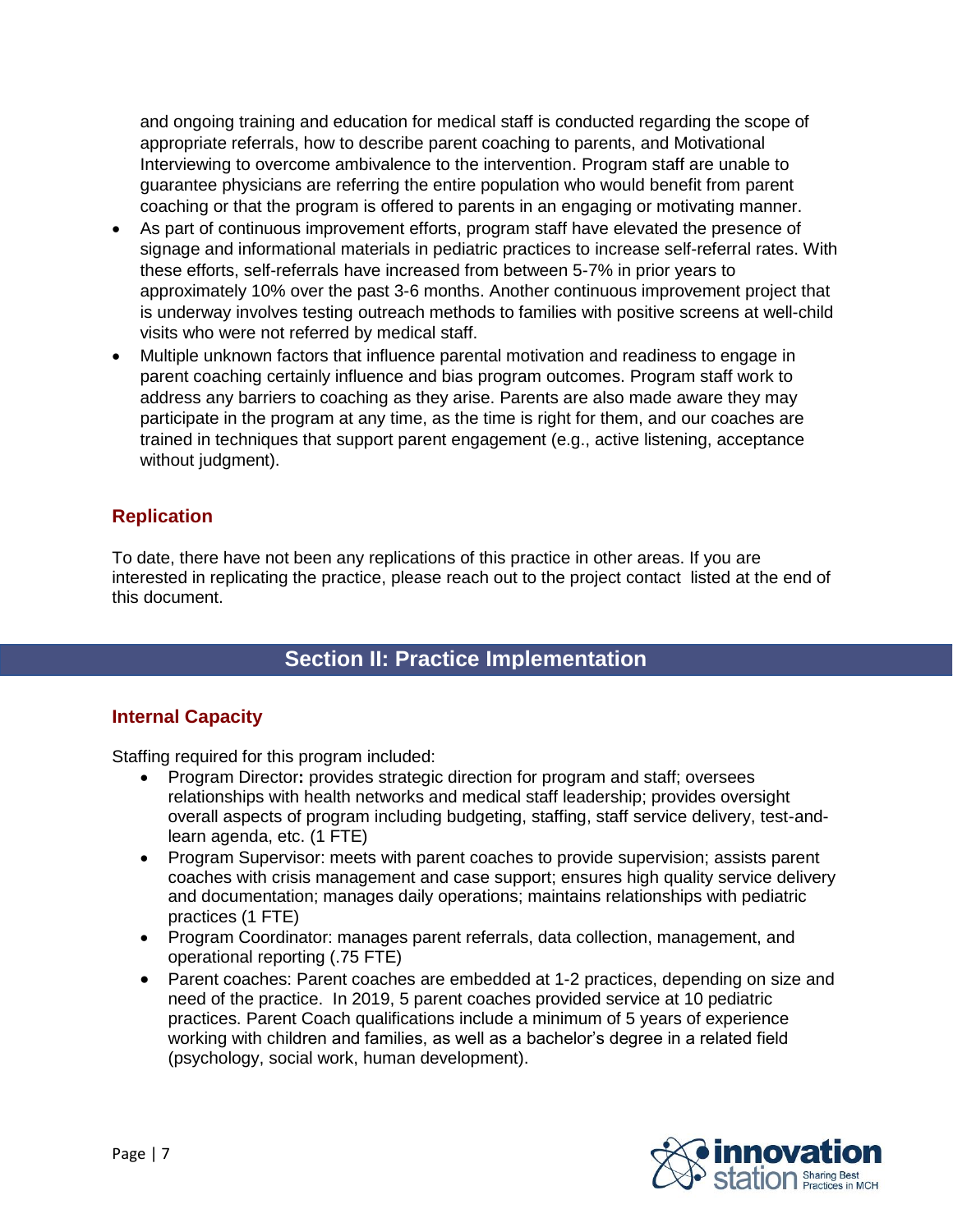A structured yet flexible coaching model with accompanying manual was developed, grounded in Natural Strength Parenting™ and best practices as identified by the International Coaching Federation. New coaches are trained on the model and supported by other program staff with regard to its adherence. In addition to supervision, coaches engage in ongoing peer case consultation and regular practice of coaching concepts and best practices.

### **Collaboration/Partners**

There are a variety of ways in which the program engages with stakeholders to obtain feedback and share in decision-making.

For staff:

- **Staff meetings/trainings prior to program launch**: Implementation processes begin at least 3 months prior to launch. Meetings and trainings with all staff are held to obtain input, create buy-in, and prepare the entire practice staff for program launch.
- **Ongoing staff meetings**: Monthly meetings are held with staff in first-year pediatric practices to build trusting relationships, obtain feedback, continue training, and encourage continued growth and development of the program model within the practice. Starting in the second year, meetings continue at least quarterly with all practice staff inclusive of doctors, nurse practitioners, nurses, medical assistants and practice administrators. Data outputs are reviewed along with discussion focused on identifying and implementing process improvements and enhancements to best serve parents.
- **Information Sharing:** Parent Coaches add notes in the medical practice's shared Electronic Health Record. This allows for intentional case consultation information sharing and ongoing communication/feedback practices to serve parents and families holistically.
- **Pediatrician Advisory Council (PAC)**: This group of pediatricians meets quarterly; meetings are facilitated by the Program Director and a physician consultant from the Mayerson Center for Safe and Healthy Children at Cincinnati Children's Hospital Medical Center. Information and feedback from these quarterly meetings inform all aspects of the program. Pediatricians on the PAC are also available via conference call or email for feedback/consultation between meetings
- **Satisfaction Survey**: Pediatrician feedback regarding the program is received annually via an online satisfaction survey sent via email. Feedback is incorporated into the ongoing program improvement process.

For parents:

• **Parent Advisory Council**: The Parent Advisory Council meets quarterly to obtain input from previous parent participants in coaching about their experience of the program, as well potential enhancements. The Council meetings are facilitated by a parent coach and the Beech Acres Parenting Center Director of Marketing. Parents' feedback is incorporated into the ongoing program improvement process, including refinement of

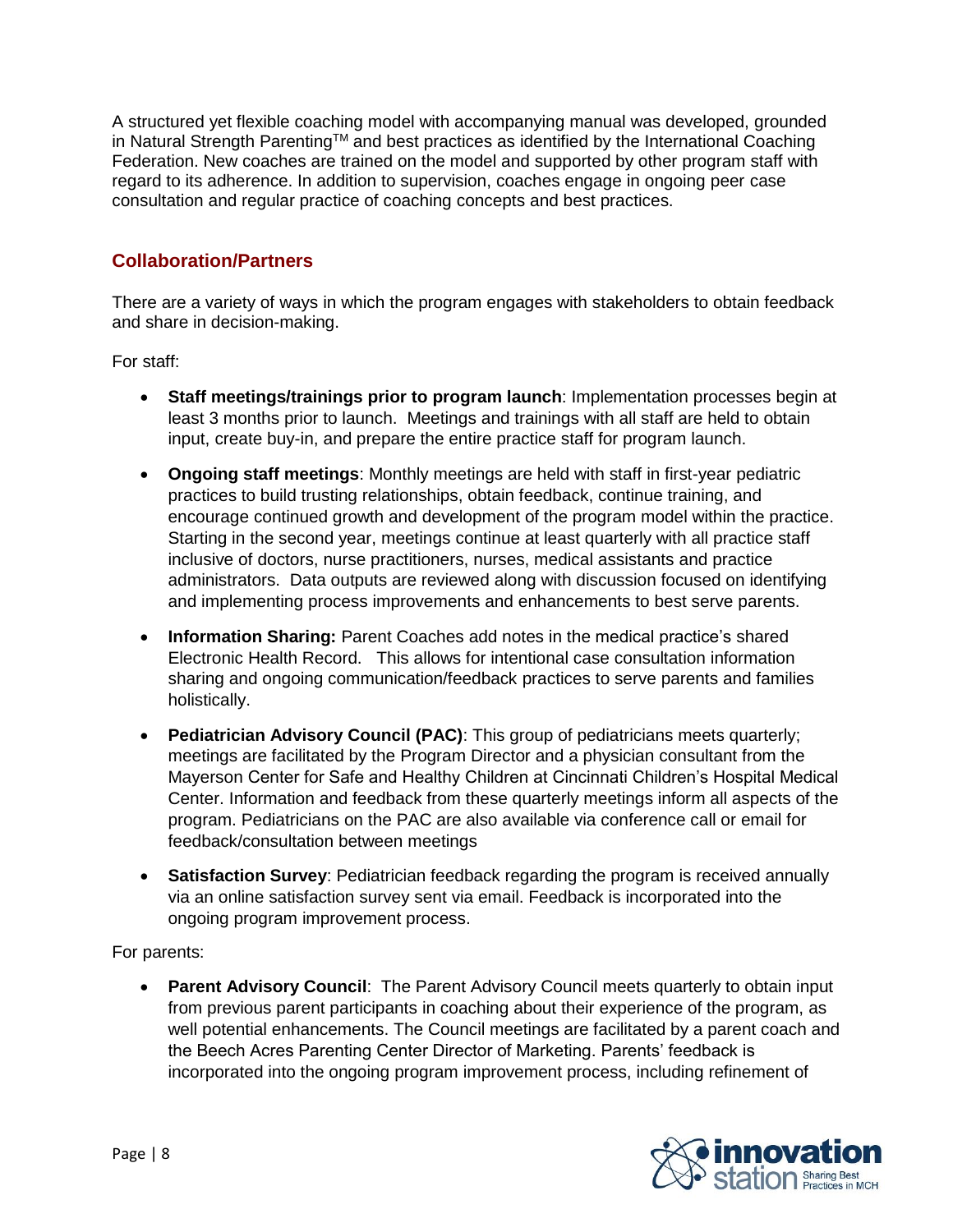how the program connects with parents, components of the coaching model, and all other innovative ideas or program enhancement options.

- **Data review**: Case-related information (e.g., parenting concerns) is reviewed quarterly internally and with medical practice staff to understand the types of concerns parents bring to parent coaching in order to refine and improve program processes and curriculum.
- **Net Promoter/Satisfaction Survey**: At case closure, parents are sent an online satisfaction survey via email. Feedback is incorporated into the ongoing program improvement process.

# **Practice Cost**

| <b>Budget</b>        |                                                                                                                                                                                                                                                                                                                                                                                                                                                                                                                                                                                                                                                                                                                       |                                               |  |  |  |
|----------------------|-----------------------------------------------------------------------------------------------------------------------------------------------------------------------------------------------------------------------------------------------------------------------------------------------------------------------------------------------------------------------------------------------------------------------------------------------------------------------------------------------------------------------------------------------------------------------------------------------------------------------------------------------------------------------------------------------------------------------|-----------------------------------------------|--|--|--|
| <b>Activity/Item</b> | <b>Brief Description</b>                                                                                                                                                                                                                                                                                                                                                                                                                                                                                                                                                                                                                                                                                              | Total                                         |  |  |  |
| Annual Licensing     | Practice Licensing cost determined per pediatrician based on a<br>standard 6-pediatrician practice. This total includes the training<br>and equipping of the pediatricians, nurses, medical assistants<br>and other staff. The price includes the training team, inclusive<br>of a pediatrician, master trainer and a Parenting Specialist<br>trainer. The goal is to train the practice staff and parenting<br>specialist to implement the standardized model so they can get<br>the coaching results. The licensing model also includes<br>ongoing coaching and support during implementation phase and<br>potentially beyond.<br>Preliminary pricing outlined includes the salary for the<br>parenting specialist. | \$90,000 (for 6)<br>pediatrician<br>practice) |  |  |  |

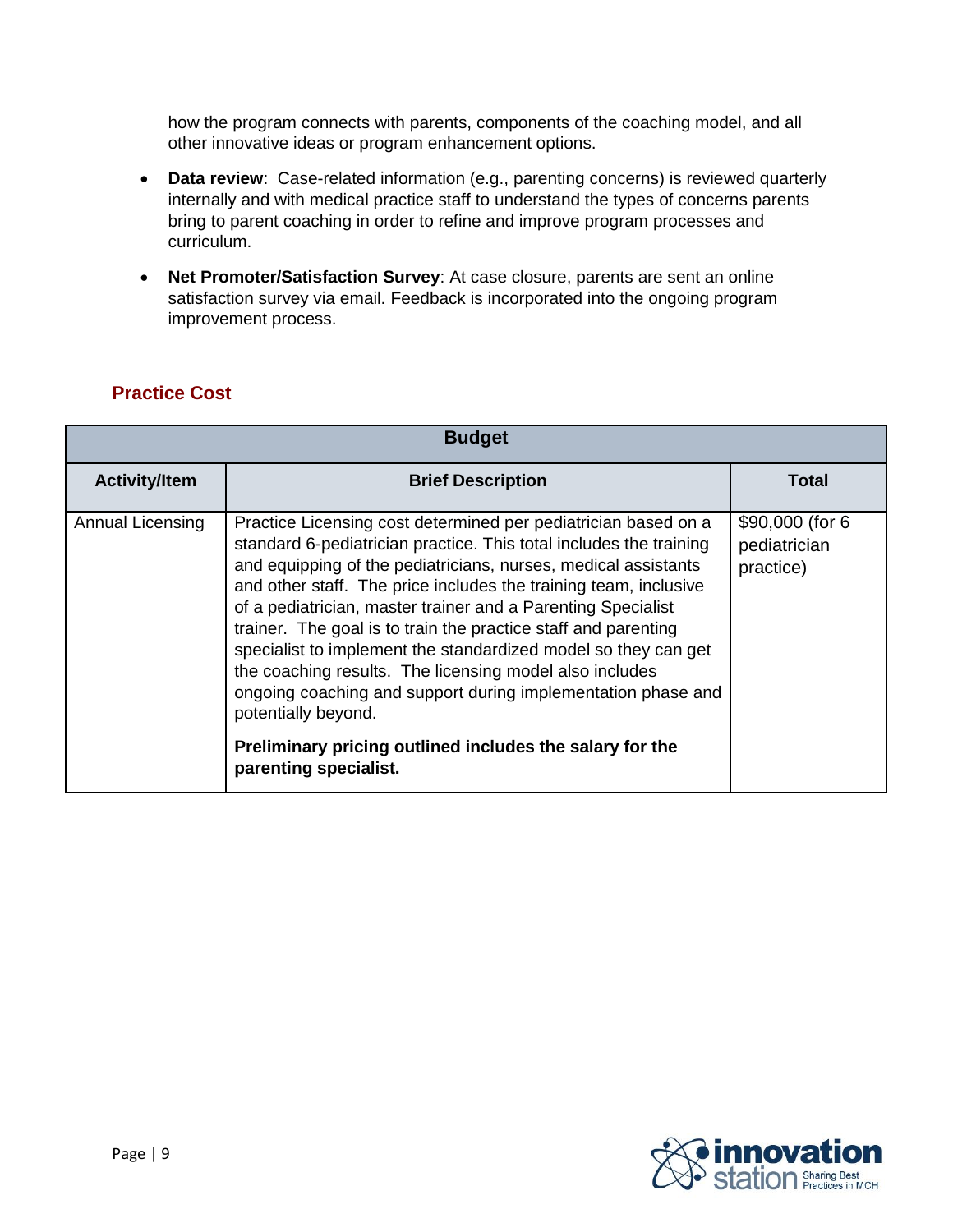# **Practice Timeline**

| <b>Practice Timeline</b>               |                                                                       |                                              |                                                          |                                                |  |  |  |  |
|----------------------------------------|-----------------------------------------------------------------------|----------------------------------------------|----------------------------------------------------------|------------------------------------------------|--|--|--|--|
| <b>Phase</b>                           | <b>Description of Activity</b>                                        | Date/Timeframe                               | # of hours<br>needed to<br>complete/<br>oversee activity | Person(s)<br><b>Responsible</b>                |  |  |  |  |
|                                        | <b>Model Framework Created</b>                                        | March 2016-<br>September<br>2018             | 720                                                      | Parenting<br>Specialist,<br>Consultant         |  |  |  |  |
| Planning/<br><b>Pre-implementation</b> | <b>Training Schedule</b><br>Developed                                 | September<br>2018-October<br>2018            | 40                                                       | <b>Agency Staff</b>                            |  |  |  |  |
|                                        | Plan for Quality and<br>Monitoring created                            | October 2018                                 | 20                                                       | Director of CQI,<br>Agency Staff,<br><b>VP</b> |  |  |  |  |
| Implementation                         | <b>Training Delivered</b>                                             | November<br>2018- March<br>2019              | 20                                                       | Trainer                                        |  |  |  |  |
|                                        | Service Manual created and<br>implemented                             | February 2019                                | 20                                                       | Parenting<br>Specialist,<br>Consultant         |  |  |  |  |
|                                        | <b>Fidelity Monitoring during</b><br>sessions followed by<br>coaching | December<br>2018- March<br>2019              | 25                                                       | Consultant                                     |  |  |  |  |
| <b>Sustainability</b>                  | <b>Ongoing Training Sessions</b><br>(formal and informal)             | March 2019 -<br>ongoing                      | 2 hours per<br>month                                     | Parenting<br><b>Specialists</b>                |  |  |  |  |
|                                        | <b>Team Case Consultation</b>                                         | March $2019 -$<br>twice per month<br>ongoing | 4 hours per<br>month                                     | Parenting<br><b>Specialists</b>                |  |  |  |  |
|                                        | <b>Routine Supervision</b><br>Meetings                                | July 2018 -<br>Ongoing                       | 2 hours per<br>month                                     | <b>VP</b>                                      |  |  |  |  |
|                                        | Session Monitoring and<br>Coaching/Feedback                           | March 2019 -<br>Ongoing                      | 10 hours per<br>month                                    | Program<br>Evaluation, VP                      |  |  |  |  |

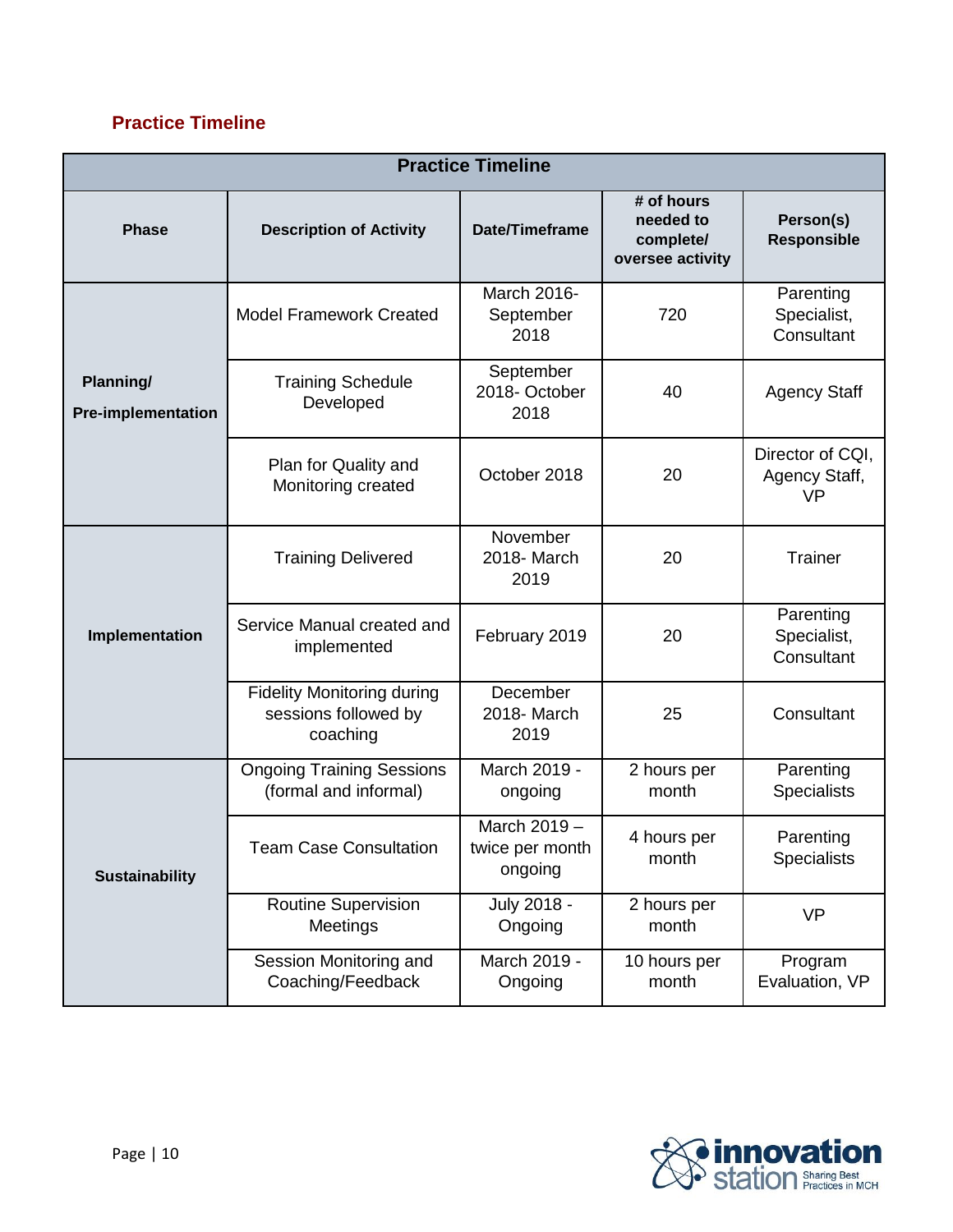#### **Resources Provided**

Bethell, Christina D., et al. "Adverse childhood experiences: assessing the impact on health and school engagement and the mitigating role of resilience." *Health Affairs* 33.12 (2014): 2106- 2115.<https://www.healthaffairs.org/doi/full/10.1377/hlthaff.2014.0914>

#### **Lessons Learned**

At program launch, the coaching delivery model lacked a consistent foundational framework and was therefore individually interpreted and implemented by parent coaches, making it difficult to drive for routine outcomes and results. Through the continuous improvement process, a standardized coaching protocol has been developed and includes expectations and best practices for engaging parents and staff, research-informed behavior change techniques to be incorporated into the coaching process, ethical and compliance standards, and consistent documentation of cases.

Coaches receive ongoing training and supervision regarding best practices in engagement and high-quality delivery of the coaching model. Quality indicators have been developed that assess coach adherence to engagement practices, delivery of coaching protocols, ethical and compliance standards and guidelines, and documentation audits. Feedback to coaches encourages ongoing growth and skill development. Additional quality checks, supervision and mentoring are provided when gaps in quality are identified.

The coaching team also uses a continuous rapid cycle learning process to boost innovation and enhance service delivery for the program. Since inception of the program, rapid-cycle learning practices have been used continuously to ensure consistent methods for planning and tracking lessons learned. Monthly team meetings with parent coaches are dedicated to innovation and learning. Using a team approach, "leap of faith assumptions" are tested, focused on key value propositions regarding what is important to pediatricians and to parents. Parent Coaches are encouraged to consider what enhancements would drive the most value and benefit to our customers (parents and medical staff). Examples of hypotheses tested include: Do we save medical staff time? What if doctors could always access us in the moment when they needs us? Would parents prefer phone coaching versus in-office visits?

Each coach on the team is charged with conducting six learning experiments each year. Coaches develop a concept, identify anticipated outcomes, write up an experiment design sheet, and test their hypothesis within a 30-60 day time window. When positive impact is identified, the learnings are shared with the team, the test concept is integrated across the team and, dependent on the outcome of further team monitoring and input, modifications are made to existing processes and practices. All test information is entered into the program's data system and the library of tests are easily accessible. The team uses this library to identify what tests have been conducted previously (and their results), and to generate additional innovation and process improvement ideas.

The team uses feedback received from stakeholders to inform and identify experimentation opportunities and incorporates process improvements accordingly. As an example, one parent shared that it would be helpful to know the kind of issues that parent coaches could address to

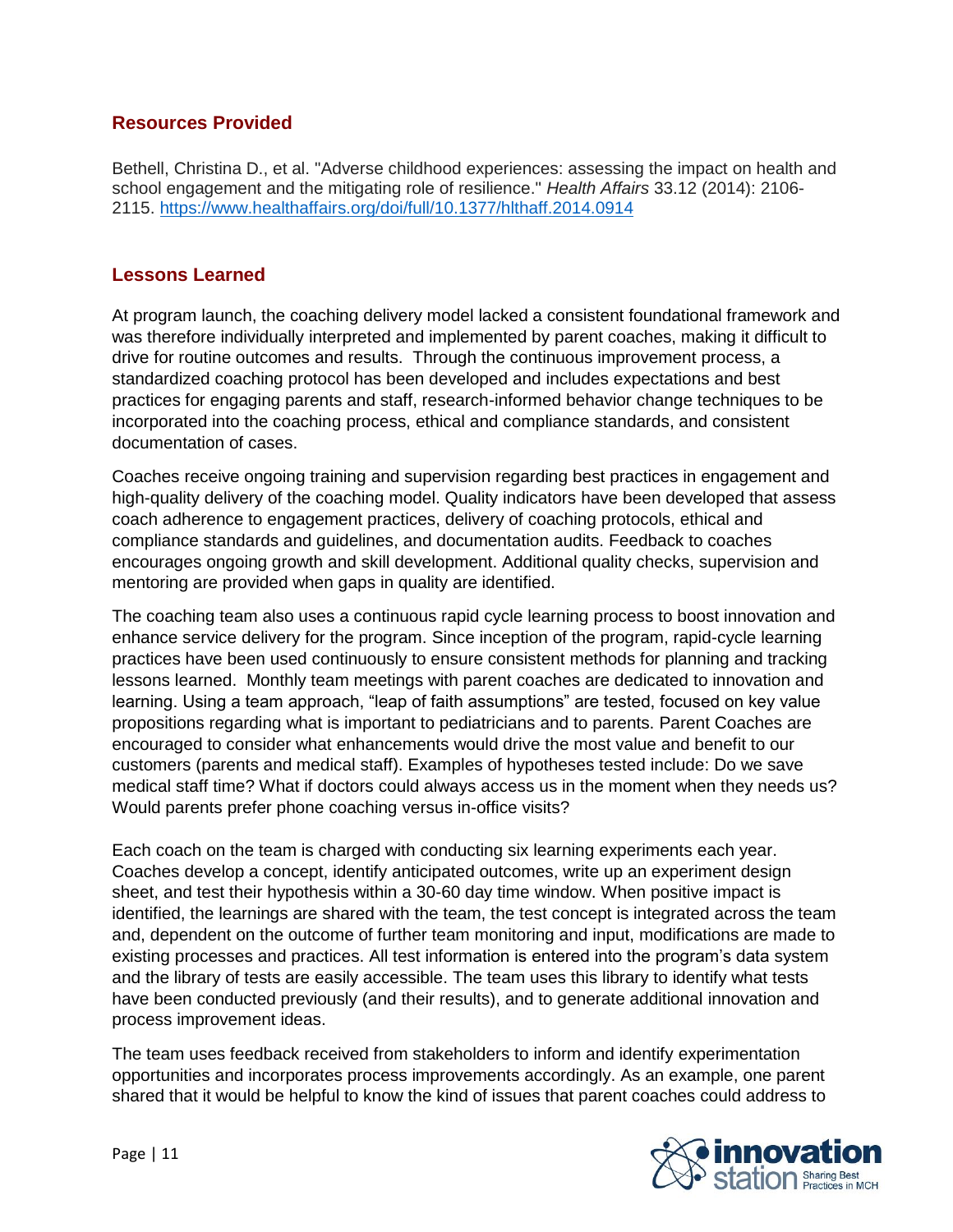help inform their decision to whether engage in services. As a follow up, the coaching team worked with members of the Parent Advisory Council to create a parent friendly list of common parenting challenges addressed in coaching services and added this information to a program handout. After this was implemented, parents engaging in services were asked if they had seen this listing prior to connecting for services for a pre-determined set period of time and found that more than 50% of the respondents said "yes." As a result, this information is available in all practice exam rooms for parents to easily access.

### **Next Steps**

The parent coaching model is intended to be replicable and scalable. The program strategy includes replication in a variety of types of pediatric practices (e.g., different sociodemographics), as well as potential virtual delivery of aspects of the program going forward.

### **Practice Contact Information**

*For more information about this practice, please contact:*

- *Beech Acres Parenting Center in Cincinnati, OH*
- *Jill Huynh, VP Parent ConnextTM*
- *513.233.4801*
- *jhuynh@beechacres.org*

#### **References**

<sup>1</sup>Robert Wood Johnson County Health Rankings Program 2014. [http://www.countyhealthrankings.org/what-is-health\)](http://www.countyhealthrankings.org/what-is-health)

<sup>2</sup> The economic burden of child maltreatment in the United States and implications for prevention" <http://www.sciencedirect.com/science/journal/aip/01452134>

**<sup>3</sup>**Fenton. Health care's blind side: the overlooked connection between social needs and good health. Available from: http://www.rwjf.org/vulnerablepopulations/product.jsp? id=73646). Accessed December, 2018.

<sup>4</sup>Grant, A. M., & Cavanagh, M. J. (2007). Evidence‐based coaching: Flourishing or languishing? *Australian Psychologist*, *42*(4), 239-254.

<sup>5</sup>Mitchell P, Wynia R, Golden B, et al. Core principles and values of effective team-based health care. Discussion Paper. Washington, DC: Institute of Medicine; 2012. [https://www.nationalahec.org/pdfs/VSRT-](https://www.nationalahec.org/pdfs/VSRT-Team-Based-Care-Principles-Values.pdf)[Team-Based-Care-Principles-Values.pdf.](https://www.nationalahec.org/pdfs/VSRT-Team-Based-Care-Principles-Values.pdf) Accessed December 2018.